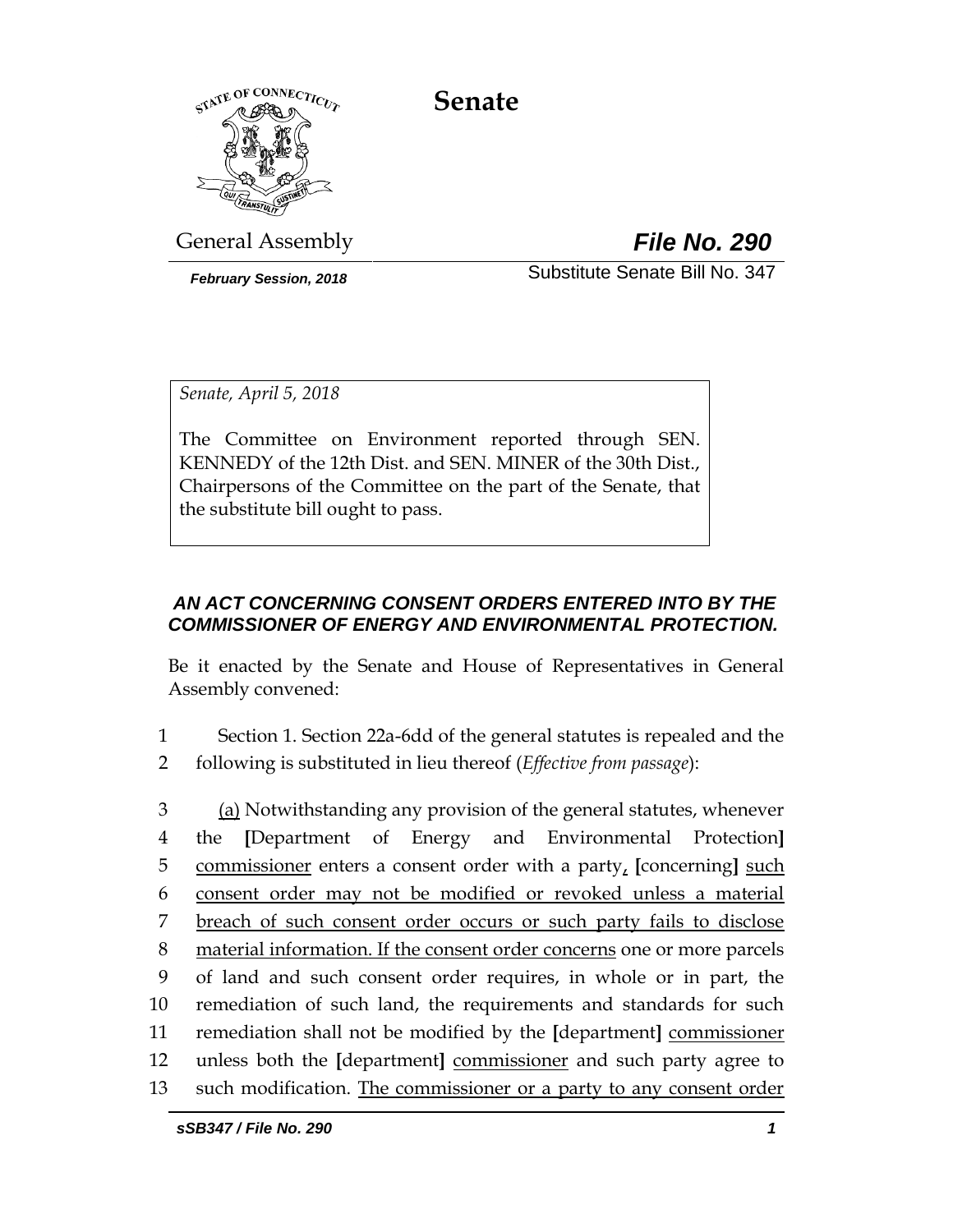- 14 may seek declaratory and injunctive relief from the Superior Court to
- 15 resolve any dispute concerning the terms and conditions of, and
- 16 compliance with, the consent order. Such declaratory and injunctive
- 17 relief shall be in addition to any other administrative or civil remedies
- 18 allowed by law.
- 19 (b) The provisions of subsection (a) of this section shall apply to any
- 20 consent order entered into by the commissioner and a party on or after
- 21 the effective date of this section.

This act shall take effect as follows and shall amend the following sections:

| Section 1 | trom passage | -6dd |
|-----------|--------------|------|
|           |              |      |

# *ENV Joint Favorable Subst.*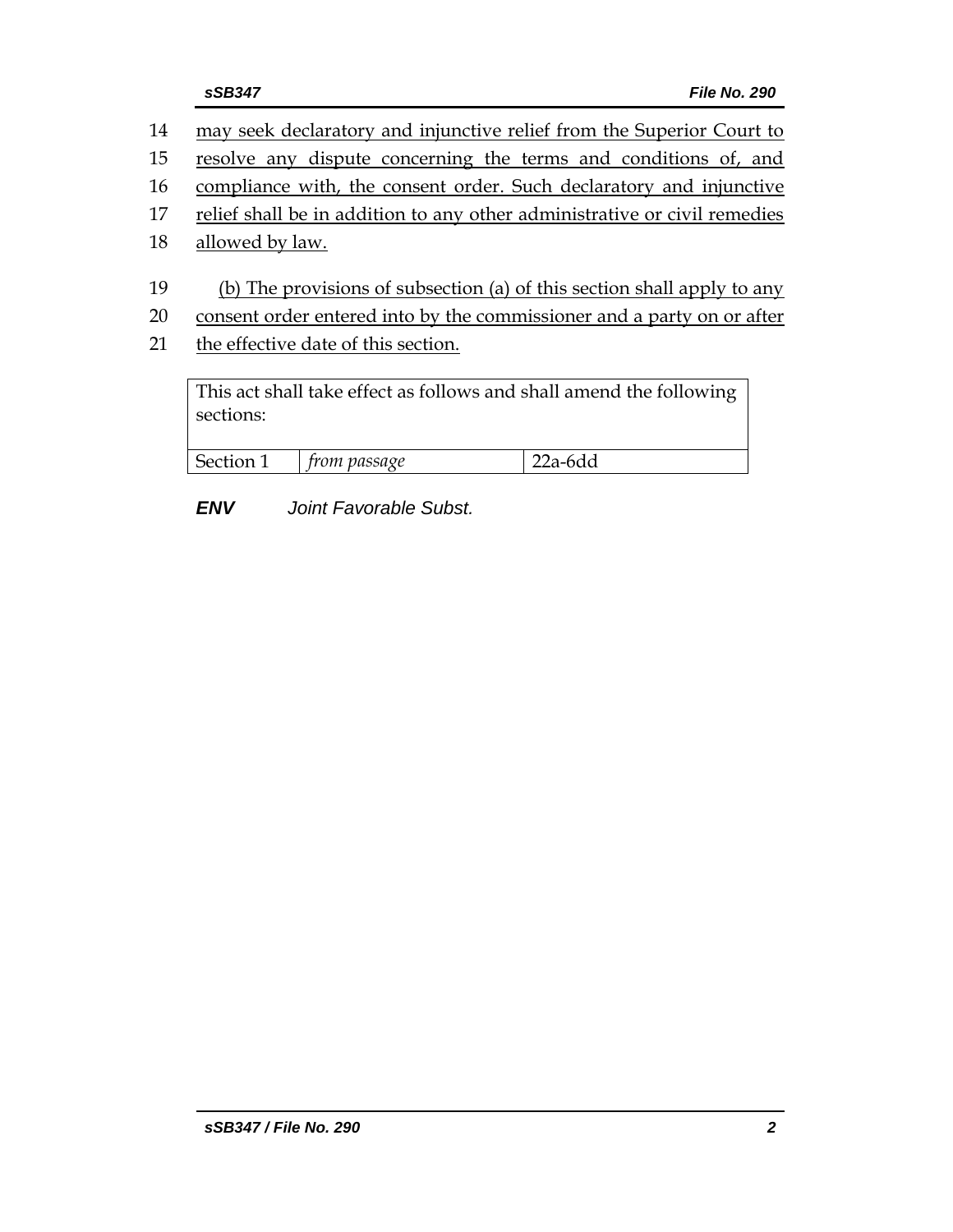The following Fiscal Impact Statement and Bill Analysis are prepared for the benefit of the members of the General Assembly, solely for purposes of information, summarization and explanation and do not represent the intent of the General Assembly or either chamber thereof for any purpose. In general, fiscal impacts are based upon a variety of informational sources, including the analyst's professional knowledge. Whenever applicable, agency data is consulted as part of the analysis, however final products do not necessarily reflect an assessment from any specific department.

#### *OFA Fiscal Note*

*State Impact:* None

*Municipal Impact:* None

#### *Explanation*

The bill prohibits the Department of Energy and Environmental Protection (DEEP) from modifying or revoking consent orders under certain conditions. Currently, DEEP is prohibited from modifying or revoking consent orders unless both parties to the order agree.

The impact is uncertain, as it is not known how many, or to what extent, consent orders involving the state or municipalities, would be modified or revoked.

*The Out Years State Impact:* None *Municipal Impact:* None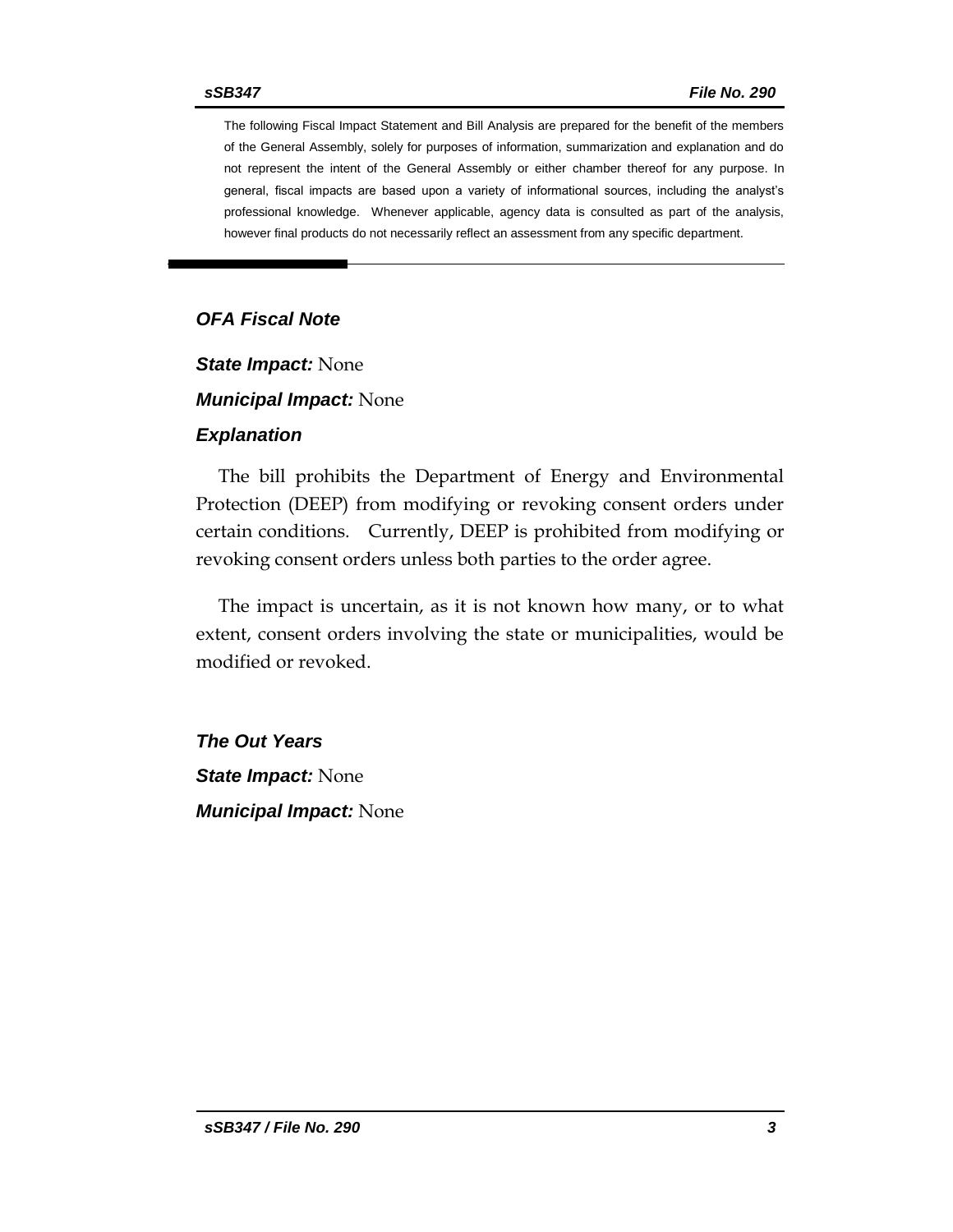## **OLR Bill Analysis sSB 347**

### *AN ACT CONCERNING CONSENT ORDERS ENTERED INTO BY THE COMMISSIONER OF ENERGY AND ENVIRONMENTAL PROTECTION.*

#### **SUMMARY**

This bill prohibits the Department of Energy and Environmental Protection (DEEP) commissioner from modifying or revoking a consent order unless the other party to the order fails to disclose material information or there is a material breach of the order. Under existing law, unchanged by the bill, the commissioner cannot modify a consent order's land remediation standards and requirements unless both parties to the order agree.

The bill also allows the commissioner or a party to a consent order to seek declaratory and injunctive relief from Superior Court to resolve a dispute concerning the consent order's terms and conditions, and the parties' compliance with it. Such relief must be in addition to any other administrative or civil remedies the law allows.

By law, the commissioner is authorized to, among other things, initiate and receive complaints on alleged violations of laws under DEEP's jurisdiction and hold hearings under the Uniform Administrative Procedure Act to enforce laws, regulations, and DEEP orders and permits (CGS § 22a-6).

The bill applies to any consent order entered into by the commissioner and a party on or after the bill's passage.

It also makes technical changes.

EFFECTIVE DATE: Upon passage